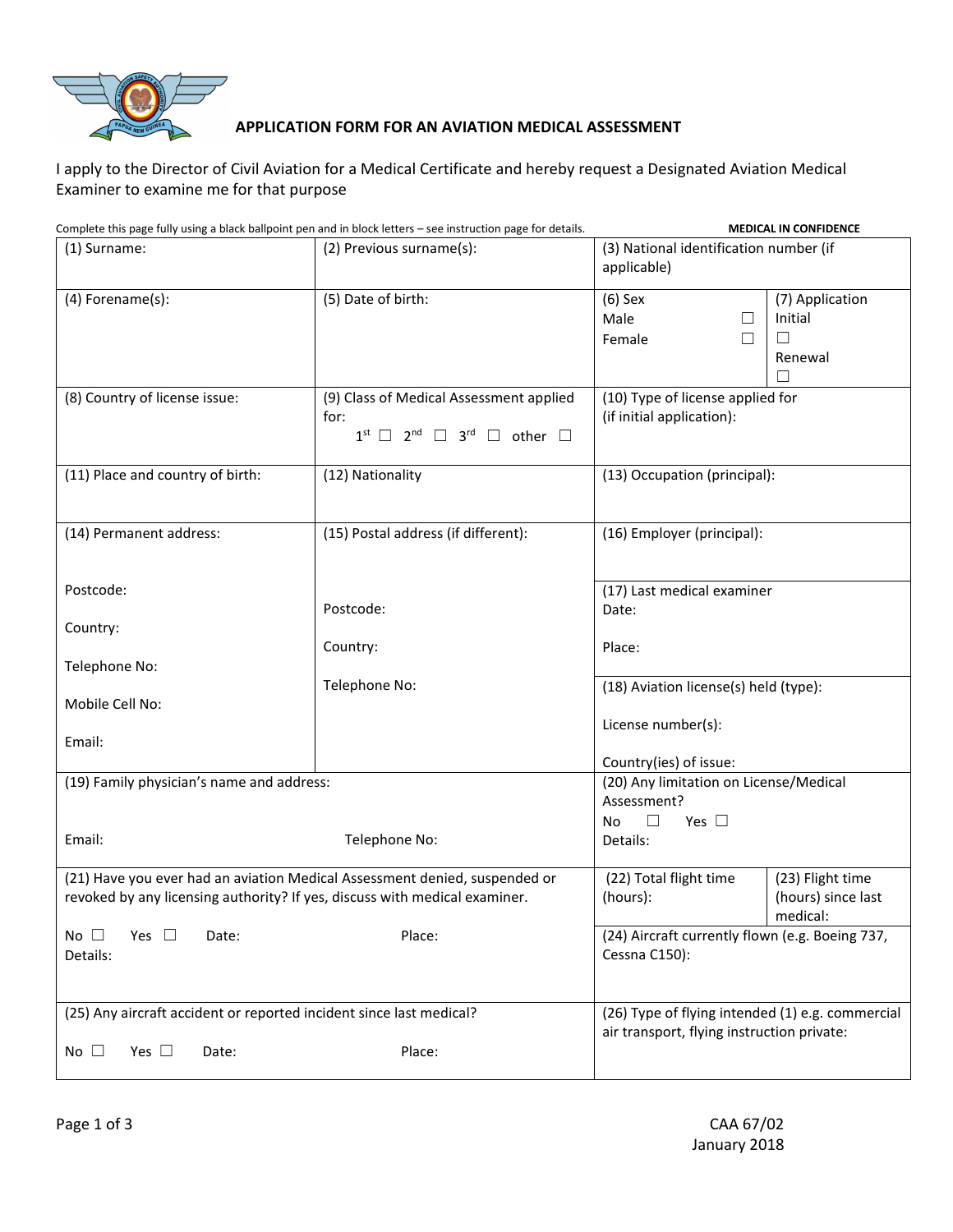Name: ………………………………….. Client ID: ……………………….

| Details:                                                               | (27) Type of flying intended (2):                                                                      |  |  |  |  |
|------------------------------------------------------------------------|--------------------------------------------------------------------------------------------------------|--|--|--|--|
|                                                                        | Single-crew $\square$<br>Multi-crew $\square$                                                          |  |  |  |  |
| (28) Do you drink alcohol beverages?<br>Yes $\square$<br>No<br>$\perp$ | (30) Do you currently use any medication, including non-prescribed<br>medication?                      |  |  |  |  |
| If YES, state average weekly intake in units:                          | No.<br>Yes.<br>$\mathsf{I}$<br>If YES, state name of medication, date commenced, daily or weekly dose, |  |  |  |  |
| (29) Do you smoke tobacco products?                                    | and cause (diagnosis):                                                                                 |  |  |  |  |
| Never<br>Previously<br>Date stopped:                                   |                                                                                                        |  |  |  |  |
| State type, amount and number of<br>Currently<br>⊔                     |                                                                                                        |  |  |  |  |
| years:                                                                 |                                                                                                        |  |  |  |  |
|                                                                        |                                                                                                        |  |  |  |  |

(31) **General and medical history:** Do you have, or have you ever had, any of the following? YES or NO must be ticked after each question. Elaborate YES answers in the remarks section and discuss them with the medical examiner.

| 101 Eye disorder/eye surgery                                                  | 112 Nose or throat disease<br>or speech disorder                            | 123 Malaria or<br>other tropical<br>disease                               | Family history of:               |
|-------------------------------------------------------------------------------|-----------------------------------------------------------------------------|---------------------------------------------------------------------------|----------------------------------|
| 102 Spectacles and/or<br>contact lenses ever worn                             | 113 Head injury or<br>concussion                                            | 124 A positive HIV<br>test                                                | 140 Heart disease                |
| 103 Spectacle/contact lens<br>prescriptions/change since<br>last medical exam | 114 Frequent or severe<br>headaches                                         | 125 Sexually<br>transmitted disease                                       | 142 High cholesterol<br>level    |
| 104 Hay fever, other allergy                                                  | 115 Dizziness or fainting<br>spells                                         | 126 Admission to<br>hospital                                              | 143 Epilepsy                     |
| 105 Asthma, lung disease                                                      | 116 Unconsciousness for<br>any reason                                       | 127 Any other<br>illness or injury                                        | 144 Mental illness               |
| 106 Heart or vascular disease                                                 | 117 Neurological<br>disorders; stroke, epilepsy,<br>seizure, paralysis, etc | 128 Visit to medical<br>practitioner since<br>last medical<br>examination | 145 Diabetes                     |
| 107 High or low blood<br>pressure                                             | 118<br>Psychological/psychiatric<br>trouble of any sort                     | 129 Refusal of life<br>insurance                                          | 146 Tuberculosis                 |
| 108 Kidney stone or blood in<br>urine                                         | 119<br>Alcohol/drug/substance<br>abuse                                      | 130 Refusal of issue<br>or revocation of<br>aviation licence              | 147<br>Allergy/asthma/ecze<br>ma |